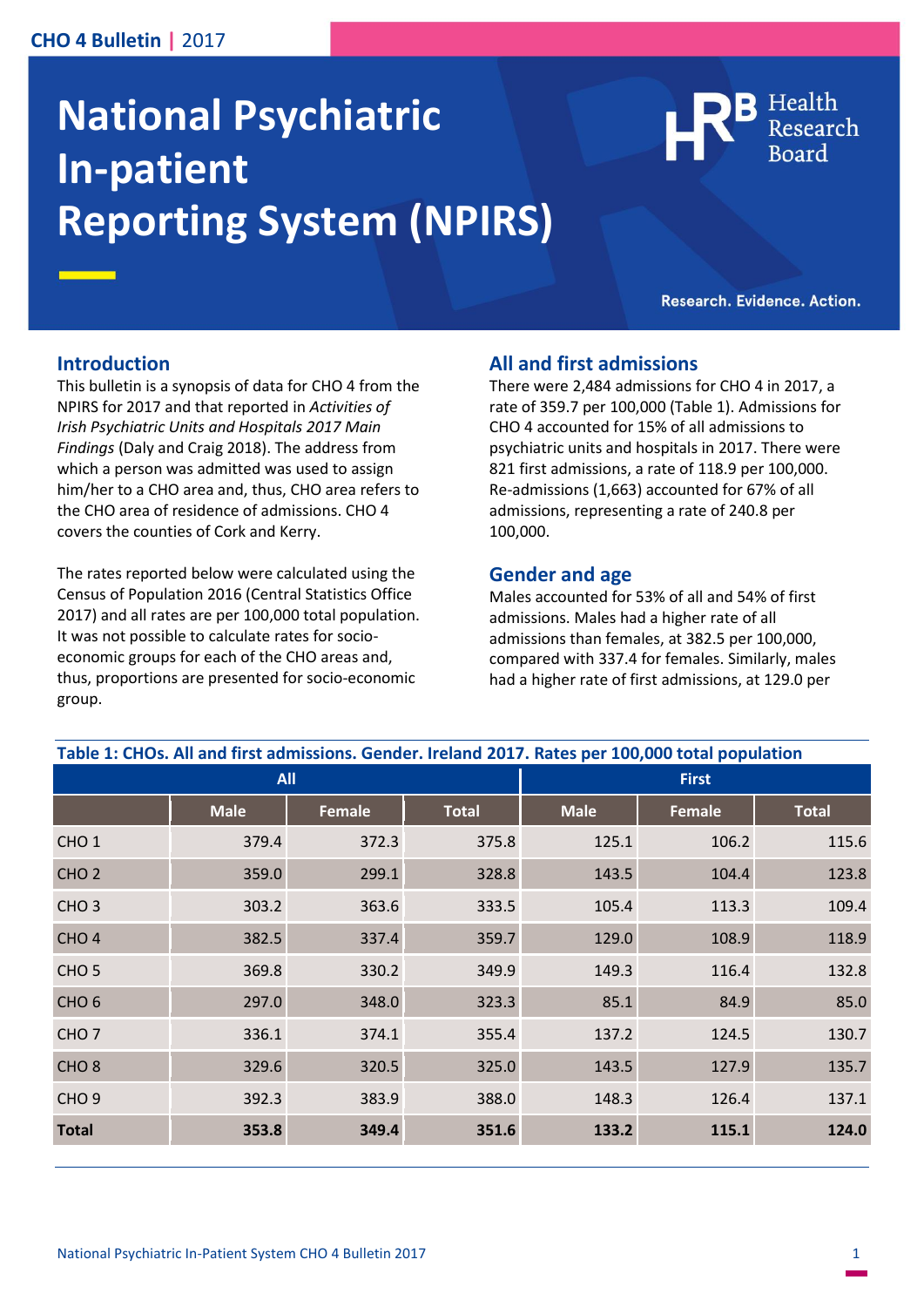# **CHO 4 Bulletin |** 2017

100,000 compared with 108.9 for females.

The 20–24 year age group had the highest rate of all admissions for CHO 4, at 660.5 per 100,000, followed by the 18–19 year age group, at 541.4, and the 25–34 year age group, at 530.8. The 75 year and over age group had the lowest rate of all admissions, at 280.9 per 100,000.

The 18–19 year age group had the highest rate of first admissions in CHO 4, at 366.6 per 100,000, followed by the 20–24 year age group, at 295.8, and the 25–34 year age group, at 176.2. The 65–74 year age group had the lowest rate of first admissions, at 108.7.

Age groups were condensed into two groups: under 45 years and 45 years and over. The 45 year and over age group had the highest rate of admissions in all CHO areas, with rates ranging from 558.9 per 100,000 in CHO 9 to 383.9 in CHO 2 (Figure 1). The rate of admission for the 45 year and over group in CHO 6 (475.9) was over twice that of the under 45 year group, while the rate in CHO 7 (514.9) and CHO 9 (558.9) was almost twice that of the under 45 year group for those areas.

## **Marital status**

Single persons accounted for over half of all (63%) and 61% of first admissions for CHO 4; married

persons accounted for almost 23% of all and 26% of first admissions; widowed persons accounted for 4% of all and 4% of first admissions; and divorced persons accounted for 4% of all and 3% of first admissions.

#### **Socio-economic group**

Almost one-quarter (24%) of all admissions had nonmanual occupations, 10% were manual and a further 10% were unskilled, 9% were semi-skilled and a further 9% were lower professionals. However, it is worth noting that 26% of returns for CHO 4 did not specify an occupation, making assignment to a socioeconomic group impossible. Proportions for first admissions were somewhat similar.

#### **Diagnosis**

Depressive disorders accounted for 23% of all admissions and 27% of first admissions for CHO 4; schizophrenia accounted for 25% of all and 16% of first admissions; and neuroses accounted for 10% of all and 15% of first admissions.

Schizophrenia had the highest rate of all admissions in CHO 4, at 90.8, followed by depressive disorders, at 82.0, mania, at 46.9 and neuroses, at 35.6 (Figure 2). First admission rates in CHO 4 were highest for depressive disorders, at 31.9, followed by schizophrenia, at 19.4per 100,000, neuroses, at 17.8 and mania, at 8.7.



**Figure 1: All admissions by age category by CHO area. Ireland 2017. Rates per 100,000 total population**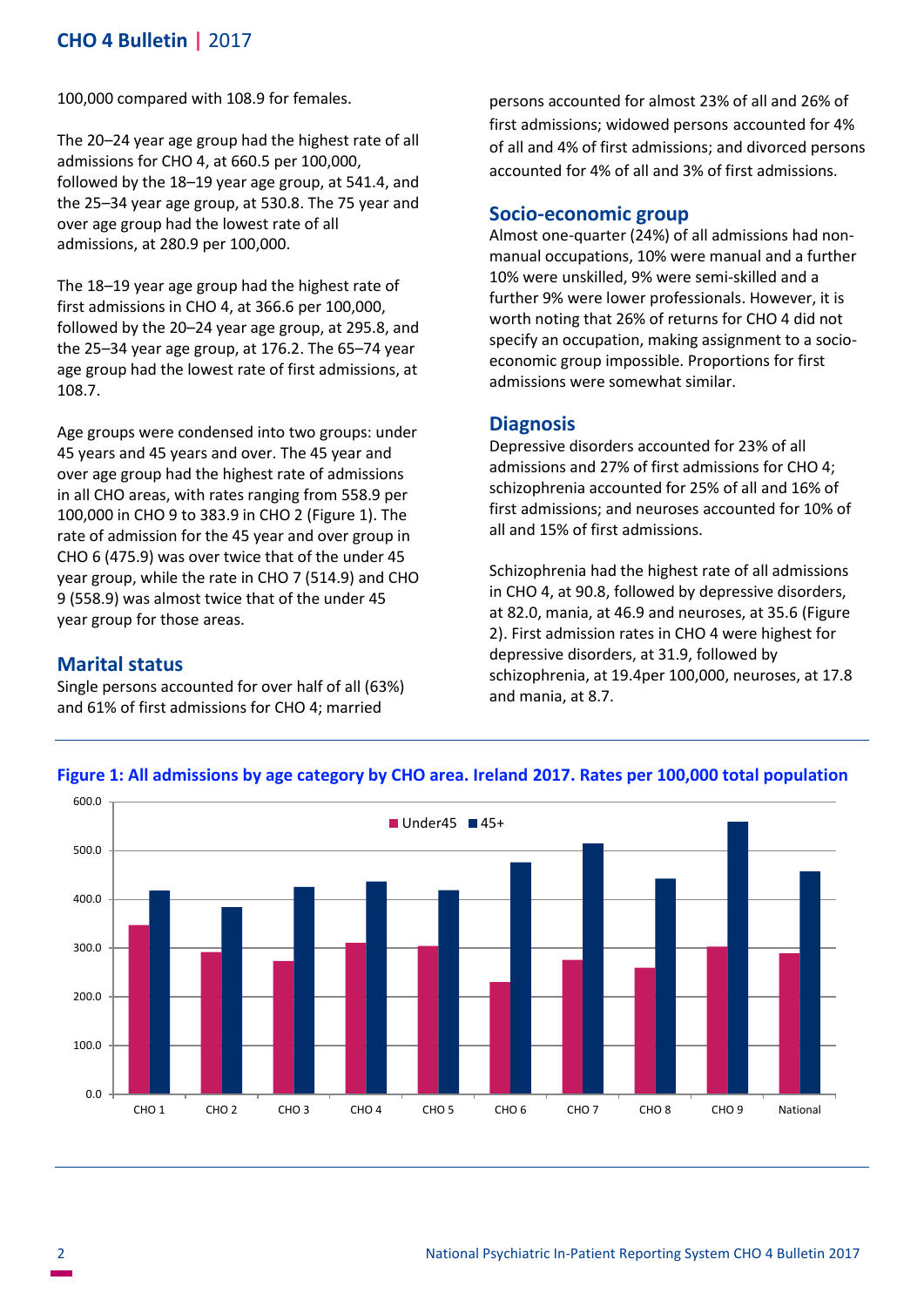# **CHO 4 Bulletin |** 2017

#### **Legal status**

Involuntary admissions accounted for 13% of all and 10% of first admissions for CHO 4. The rate of all involuntary admissions in CHO 4 was 46.5, the thirdhighest amongst all areas, while that for first admissions was 11.6 per 100,000 (Figure 3).

## **Hospital type**

Seventy-two per cent of all admissions for CHO 4 were to general hospital psychiatric units, 16% were to psychiatric hospitals/continuing care units and 12% were to independent/private and private charitable centres.

#### **Discharges**

There were 2,473 discharges (2,461 discharges and 12 deaths) for CHO 4 in 2017. Twenty-seven per cent of discharges occurred within one week of admission, 20% occurred within one to two weeks and a further 20% occurred within two to four weeks of admission. Ninety-four per cent of discharges occurred within three months of admission. This is similar to the pattern observed nationally.

Discharges for CHO 4 accounted for 15% of all discharges and 18% of all in-patient days. The average length of stay for all discharges for CHO 4 was 63.3 days (median 15 days), the second-longest average length of stay amongst all CHO areas (Figure 4). This compares with the national average of 52.3 days (median 15 days).

When discharges with a length of stay of one year or more were excluded, discharges for CHO 4 again accounted for 15% of discharges and almost 15% of in-patient days. The average length of stay for discharges, excluding those with a length of stay of one year or more, was 27.3 days (median 14 days.

#### **References**

Central Statistics Office (2017) Census of Population 2016, www.cso.ie.

Daly A and Craig S (2018) *Activities of Irish Psychiatric Units and Hospitals 2017*. HRB Statistics Series 38. Dublin: Health Research Board.

# **Figure 2: Admissions for selected diagnostic groups by CHO area. Ireland 2017. Rates per 100,000 total population**